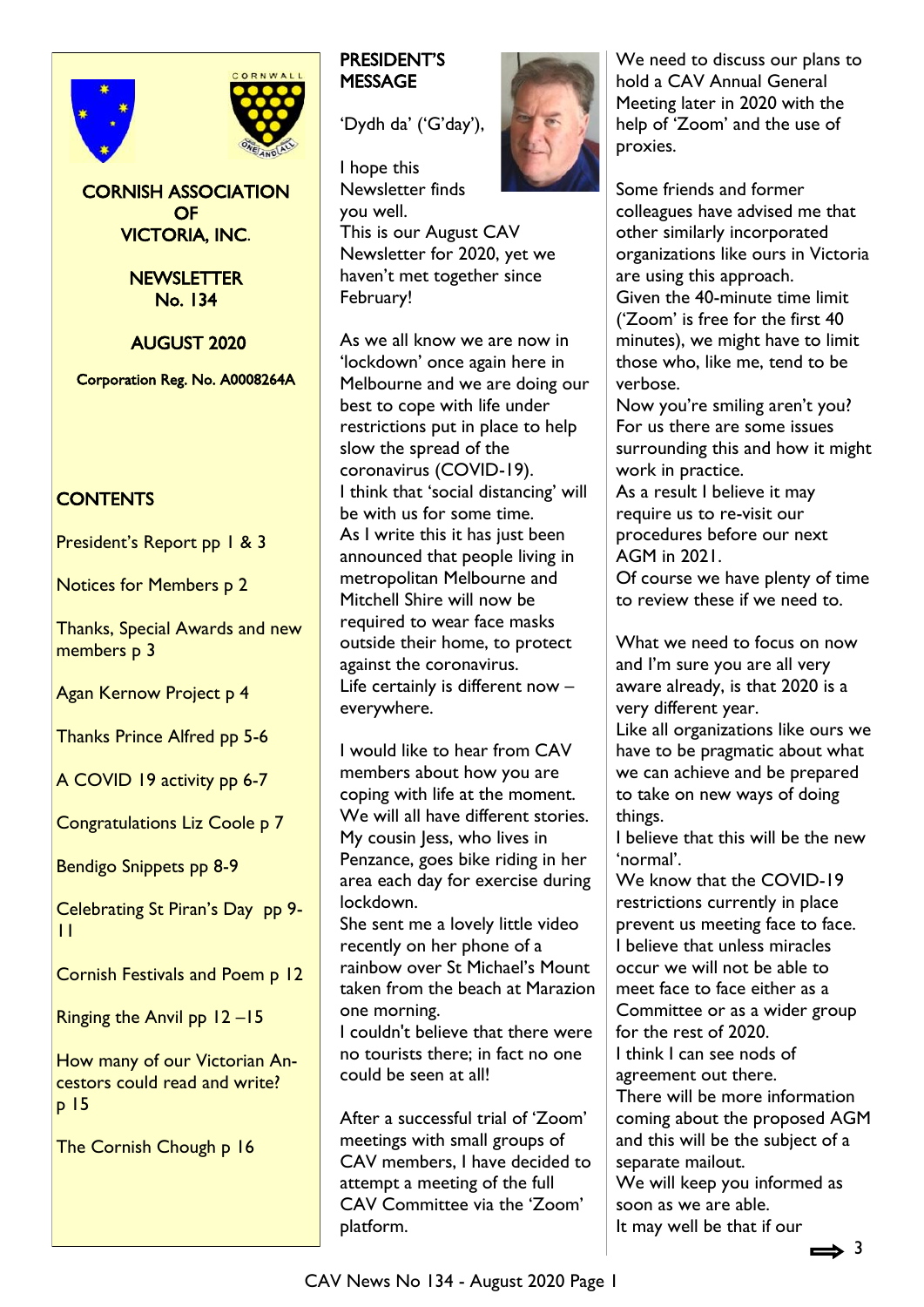### Annual General Meeting 2020

An extension of time for us to hold our 2020 AGM was lodged with Consumer Affairs Victoria at the end of March and this now needs to happen before the end of October.

Due to COVID 19 restrictions and our inability to meet in person, this meeting may be held electronically.

There will be a separate communication to all members concerning the AGM either by email or mail.

# Pastoral Care

If you know of someone who is unwell, celebrating a special birthday or just needs a cheery greeting, please let Evelyn Jones know the details so she can be in touch.

Evelyn's details are: Ph: 03 9725 0286 [ejo65074@bigpond.net.au](mailto:ejo65074@bigpond.net.au)

### Renewal of Fees

Payment methods: Direct deposit to: The Cornish Association of Victoria Inc Bank: Westpac BSB: 033 065 Account name: Cornish Association of Victoria Inc Account No: 176278

Remember to include your membership number and surname as a reference.

Please advise the Treasurer of the date and amount paid by email to rodphil@optusnet.com.au

Cheque or money order made payable to The Cornish Association of Victoria Inc sent to the Treasurer,

Mr Rod Phillips 5 Virginia St Mount Waverley 3149

### CAV NEWSLETTER

The CAV Newsletter is published in February, May, August & November and distributed via email and in some cases by mail.

If you have an email address, please consider having your newsletter emailed. For distribution contact The Secretary.

Deadline for contributions for the next issue: Saturday 18th October 2020

Articles for inclusion are welcome at any time but must be received by the deadline date.

Please use plain text font size 12, without formatting. Photos and tables should be included separately - not as part of a document. Acknowledgment of source is required.

The email address for the CAV Newsletter [robyncoates@hotmail.com](mailto:robyncoates@hotmail.com) Please mark - Article for CAV Newsletter.

Contributed by Derek **Trewarne** 

# **ODD SPOT**

Sick of people ignoring socialdistancing guidelines, the landlord of the Star Inn in the Cornish seaside village of St Just put up a polite notice on the bar. And rigged up a working electric fence in front of it. Johnny McFadden said the fence had shocked locals into behaving. "People were not following social-distancing and doing as they pleased but now they take heed of the guidance," he said. "It's for everybody's benefit."

### CORNISH ASSOCIATION OF VICTORIA INC.

### OFFICE-BEARERS:

President: Ken Peak Ph: 0400 309 469 [pkicons29@bigpond.com](mailto:pkicons29@bigpond.com)

Past President: Neil Thomas Ph: 03 5278 3250 [neilt3@gmail.com](mailto:neilt3@gmail.com)

Secretary: **Iune Whiffin** Ph: 03 9877 2968 [jwhiffin@bigpond.com](mailto:jwhiffin@bigpond.com)

Treasurer: Rod Phillips Ph: 03 9807 1950 [rodphil@optusnet.com.au](mailto:rodphil@optusnet.com.au)

Pastoral Care/Welfare: Evelyn Jones Ph: 03 9725 0286 [ejo65074@bigpond.net.au](mailto:ejo65074@bigpond.net.au)

Ballarat Branch (Adm. Sec.): Lorice Jenkin Ph: 03 5332 2920 [lajenkin@bigpond.com](mailto:lajenkin@bigpond.com)

Geelong Branch (Adm. Sec.): Ruth Taylor Ph:03 5241 4617 [drltaylor@bigpond.com](mailto:drltaylor@bigpond.com)

### CORRESPONDENCE:

The Secretary 19 Monash Grove Blackburn South 3130

SUBSCRIPTIONS:

The Treasurer 5 Virginia Street Mount Waverley 3149

# NEWSLETTER EDITOR:

Robyn Coates Ph: 03 9478 6135/0419 551 320 [robyncoates@hotmail.com](mailto:robyncoates@hotmail.com)

# Fees:

Membership: Single: \$40.00 Family: \$60.00 Life Single: \$400.00 Life Family: \$600.00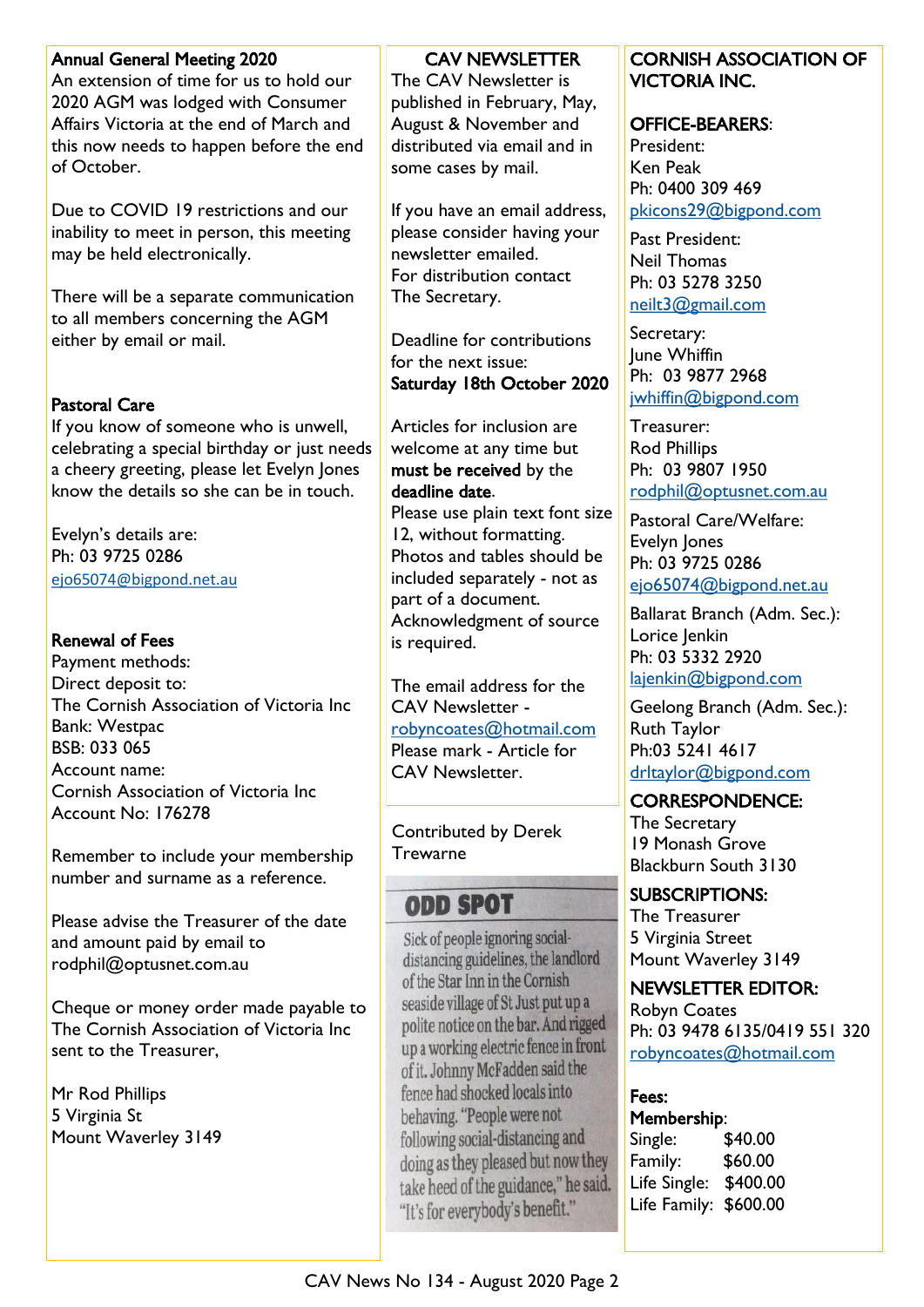online meeting 'in the cloud' proves to be successful that we might take out a 'Zoom' subscription for around \$20 a month for 12 months. If we do this it will give us additional communication tools compared with the basic 'free' model.

I am personally in favour of this, as it will mean we can meet longer than an hour, will allow us to vote and communicate better. We could even have presentations given in webinar mode, if we wanted to, and also allow sub-groups such as our branches to meet using this platform.

I have a friend who belongs to an Association like ours who told me he attends a monthly webinar on 'Zoom'.

They have webinars for up to 100 people where someone gives a presentation via video or PowerPoint and the audience listens and asks questions via chat along the way.

I read in the Toronto Cornish Association's recent Newsletter that they held a successful meeting of 33 members of their Association using 'Zoom'. Sounds like the way to go.

Depending on what occurs in the next six months we could look at this if it's workable for us. I understand it depends on how people are with new technology but the Cornish are very resilient! 'Zoom' will not be for everyone and I understand that. However, like the AFL, the Cornish will find a way!

I'm so very pleased to report that Beryl Curnow is now making a complete recovery at home after being rushed to hospital as a result of complications with her recent pacemaker procedure.

Many CAV members rallied around Beryl and Ted (and family) and kept us informed along the way.

Beryl participated in our recent 'Zoom' trial and I must say she looked very well indeed! We all look forward to seeing her when we are finally able to meet together.

Since our last Newsletter Lyn and I have become the proud grandparents of Owen Ronald Peak born prematurely on June 13th.

All are well now and babies born during the restrictions will no doubt be known in the future as 'coronial' babies.

Finally I can report that the 'Agan Kernow Project' is still bubbling along and I have received almost, but not quite enough stories about Cornish ancestors and/or trips to Cornwall from our Victorian members. However I have a few contributions now from NSW, SA and Queensland as well as stories from our Cornish cousins in Toronto in Canada and elsewhere in the Cornish diaspora.

My aim is to have the project published as a truly international selection of 'Cousin Jack and Jill' stories.

It's still very much a work in progress so keep your stories coming.

Well that's all from your President's desk. I hope that as soon as we are able, that the CAV can meet again. In the meantime stay safe and well.

'Oll an gwella' (All the best)

Ken Peak President

### **THANKS**

I would like to thank the many members of Cornish Groups from across the Association in Victoria, South Australia, Florida and Cornwall for the many cards, emails, phone calls, prayers and food during my recent sudden and unexpected heart surgery. I thank God for the miracle of life.

I felt very supported and I thank you for your friendship and care that was such an encouragement to me, Ted and the family.

Sincerely Beryl Curnow.

# **Congratulations**

**Congratulations** to Ruth Eddy-Forster and Shirley Lindsay, long time members of our Geelong branch, who have been awarded **Complimentary** Life Memberships. Under our Rules these Memberships are made to





members who have attained 90 years of age and have been members for over 10 years in recognition of their continued support and contribution to the Association.

Presentations are usually made at an appropriate meeting but under current conditions can't be done. Certificates with covering letters have been sent to both ladies.

Hopefully the award can be celebrated at a later date.

### new members

Welcome back to Gordon Hoskin, Marcus Curnow and Beverley Wood who have re-joined the CAV after a few years' absence.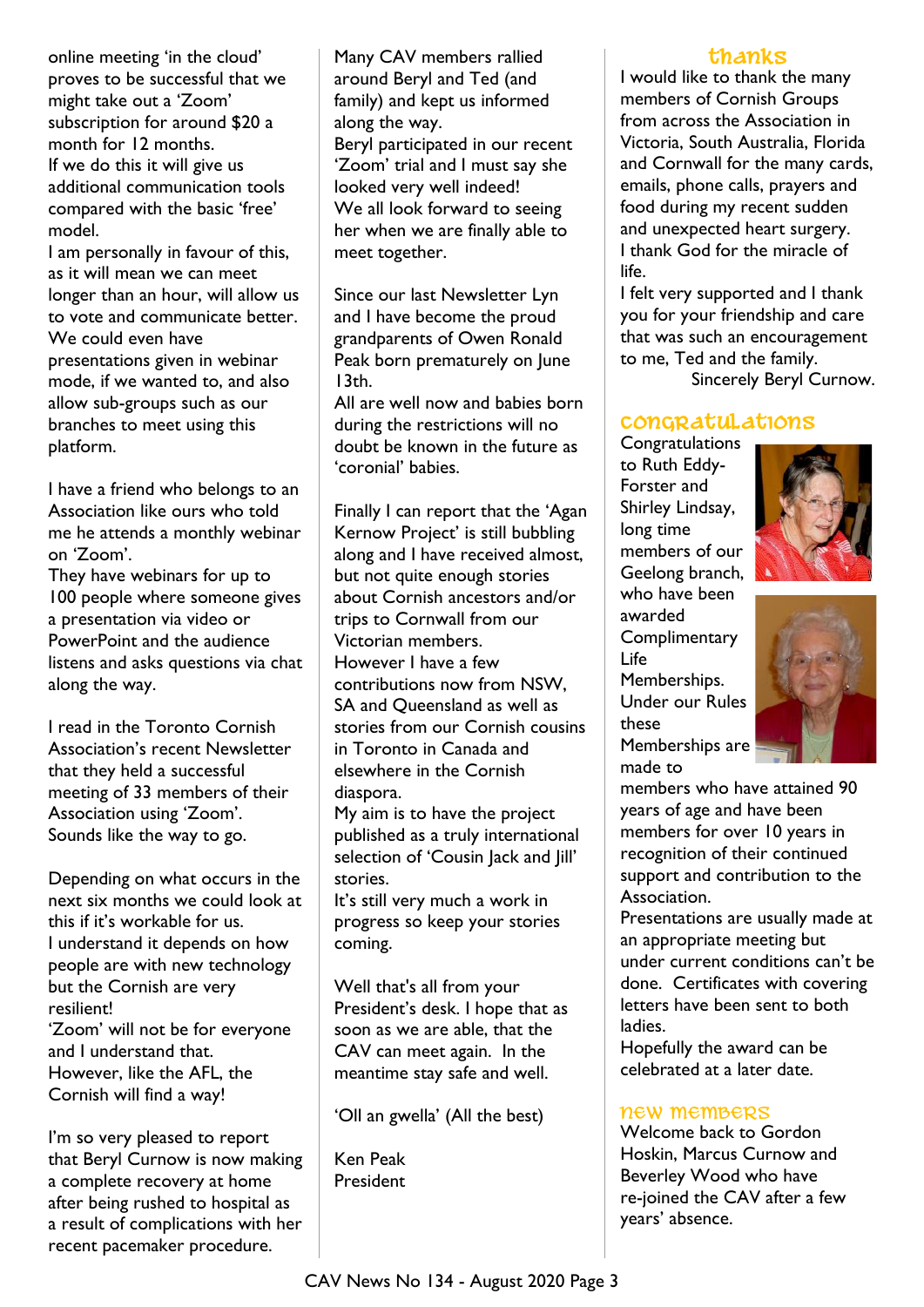## Agan Kernow Project Report

As you read in my President's report the 'Agan Kernow Project' is going well. Thank you to all those members



who have responded to date. Your stories and memories related to our beloved Cornwall have been gratefully received and they are quite diverse, but also very interesting.

I am excited about the prospect of a very readable publication. Not only have I had contributions from Victorian CAV members but folk from other states as well.

I've also had an historian at Melbourne University, Roland Wettenall, provide a story about his great, great grandparents, Robert and Mary Wettenhall who migrated to Tasmania in 1835.

So far I have had submissions from South Australia, New South Wales and Queensland.

I received a cassette tape (remember them?) from Lilian James OAM in Moonta, South Australia. I had the tape digitised and it was a recording from Cornish Radio!

Lilian was interviewed on Cornish Radio in the Cornish language when she visited Cornwall in 1988. Lilian is of course a Language Bard of the Gorsedh Kernow and a regular at 'Kernewek Lowender'.

When she returned to Australia she wrote a letter to John King, the radio presenter.

He took the liberty of reading her beautiful letter on radio on 'Kroeder Kroghen' in 1988.

He sent Lilian a cassette tape of her letter read on radio.

In his letter John told Lilian that one of his regular listeners told him she couldn't stop the tears while she listened to it. I must say that Lilian's letter brought back many lovely memories of Cornwall for me. In the background as John read her letter was Dvorak's New World Symphony (Going Home) a much-loved anthem also sung by Cornish choirs. It was inspirational indeed.

Here's a snippet from her beautiful letter: "Everything we saw was a highlight. St Michael's Mount, Land's End, Zennor, Poldhu and every place has a particular memory for us, something very special that we shared with our friends in Cornwall. We saw the beauty of the River Fowey and we walked along its banks enjoying the peace and solitude among the trees and watching Golitha Falls as they cascaded in fairy lights among the rocks."

Yes, this brought back special memories of the River Fowey for me and probably for many of you. I think that Lilian's letter will be the opening story of the 'Agan Kernow' book.

I wrote to many international Cornish Associations as well, including those in Canada, the United States and New Zealand.

I have also made contact with the London Cornish Association with its affiliate in Bournemouth. Did you know there is a Cornish Association in Mexico? Well there is but they have not yet responded to my email.

To date I have had a number of submissions from the Toronto Cornish Association who had a meeting of 33 participants using 'Zoom'.

Their stories are very interesting.

They even sent me a copy of a book they published some years ago containing a number of interesting stories.

They are very much looking forward to our proposed publication and it was good to correspond with them.

I have recently urged the New Zealanders and the Americans not to be left out of an international publication that reflects the Cornish diaspora.

So folks it's not too late to contribute. Applications won't close until the end of 2020, so

you still have time. Your stories don't even have to be typed – just send me what you have and I will gladly edit them. Stories can be short, they can be funny but best of all they should be told from the heart. We all have funny stories or perhaps not so funny stories from holidays in Cornwall. Then there are the vignettes of our ancestors coming out from Cornwall to Australia. These stories should not be lost; they should be written down on behalf of the 'Cousin Jacks and Jennys' who literally helped forge our nation.

Even if you don't think it's interesting we are sure that there will be many who will be fascinated by your stories.

I have developed a series of questions to help you make a start. These questions have been posted on our CAV website.

Go here for details:

<http://www.cornishvic.org.au/agan.html>

Send you stories marked with 'Agan Kernow Project' to: Ken Peak President, Cornish Association of Victoria 15 Shorthorn Crescent, DOREEN, 3754 Phone: 0400 309 469 Email: pkicons29@bigpond.com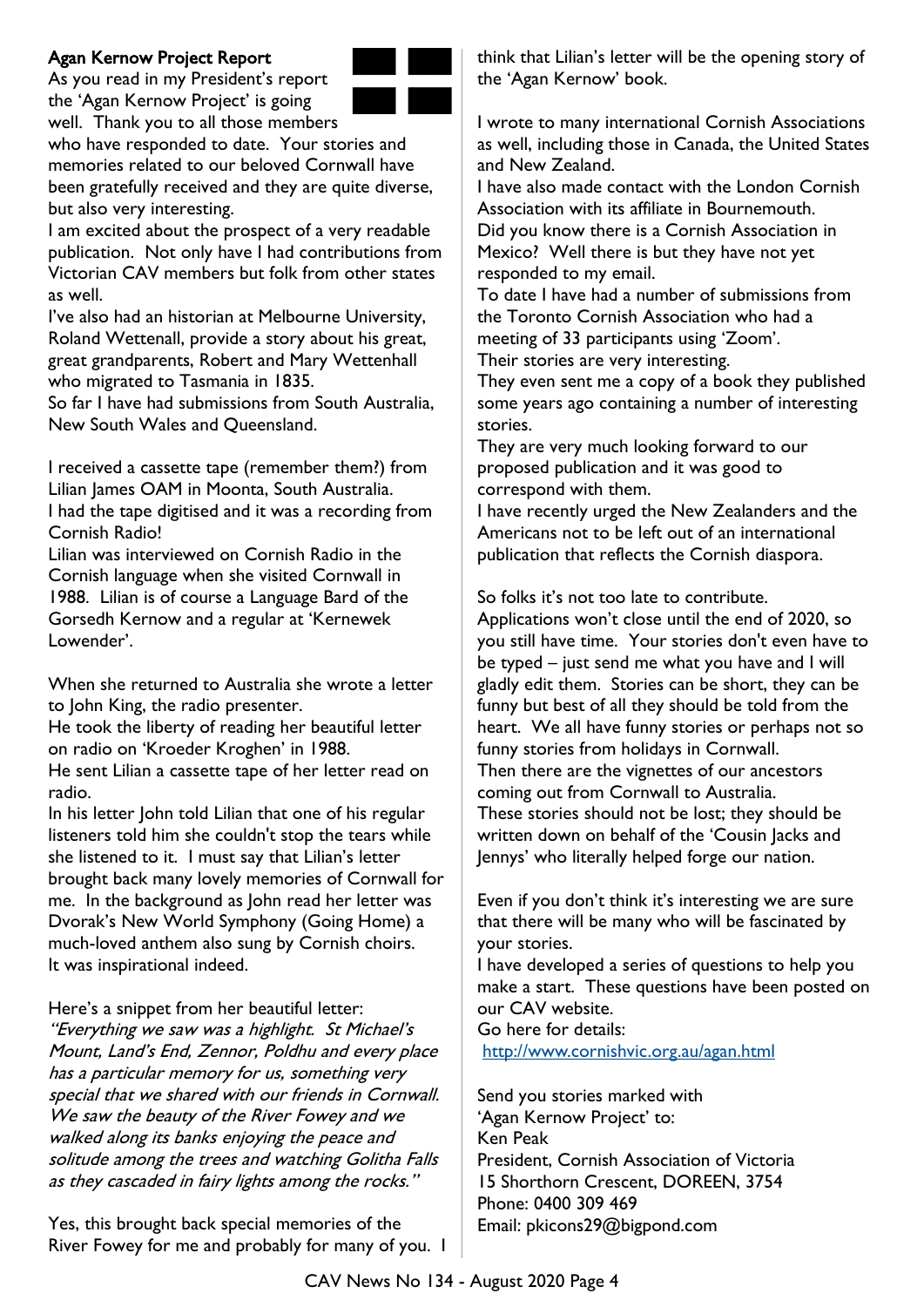# WITH THANKS TO PRINCE ALFRED

In the last issue of the CAV newsletter I asked for help in finding a named photo of my great grand father, James Eddy.

James emigrated from St Just in Penwith with his mother Florence, stepfather, John Ford, his sister Susannah and step siblings Charles and Ellen. In December 1853 the family arrived in Victoria aboard the Bermondsey.

After arriving in Ballarat James worked in mining as he had done back in Cornwall.

He became more involved in the 1860s and at the time of his marriage in 1864 (to Mary Jane Lovell) he owned the Independent Quartz Mining Company at Black Hill.

In the 1860s James was a member of the Ballarat Mining Board and also an elected councillor of Ballarat East Borough Council, as well as other community organisations.

Early this year, I searched for a named photo of James, and eventually contacted several second and third cousins seeking their assistance.

So many photos and documents came out of the woodwork. It was wonderful. Between us we had many photos of men-all un-named.

Then a cousin in Armidale, NSW, had a brainwave he searched several Ballarat websites for a photo of the Ballarat East Borough Council, Eureka. And he found one.

There was James, and this photo matched one held by a member of the family.

This photo was taken in December 1867, at the request of Prince Alfred, second son of Queen Victoria during his four day visit to Ballarat. Excitement had built amongst the citizens of Ballarat since September.

It was decided to build a permanent building where all of the various dinners, balls and other festivities could be held.

This hall, the Alfred Hall, was built over the Yarrowee Creek, the boundary between East and West Ballarat.

Prince Alfred requested "that portraits of members of the Reception Committee might be given to him as a remembrance of his visit to the district, and Mr Bardwell, of the Royal studio, Sturt Street has taken portraits of all the committee.

The portraits are full length , in carte de visite size, each borough Councillor wearing his ribbon and crown and every member signing his own carte. An album, upon which will probably be placed the arms of both boroughs, will receive the portraits, and will be sent to his Royal Highness forthwith.

We believe that the Prince made a similar request to the Royal Reception Commission in Melbourne. Mr Bardwell has presented to his Royal Highness a handsome large album, containing the following photographs - View of Ballarat from the Black Hill; Ballarat from the Benevolent Asylum; Ballarat from the Eastern Fire Brigade Tower; the hospital; the Benevolent asylum; the centre of Sturt Street; the Band of Hope Company's works, No 2; the Prince of Wales works, Nos. 1 and 3; the Albion Company's work; the Lal Lal Falls; the hon T. Learmonth's Ercildoun; Mr T Bath's house, Ceres, Learmonth; Craigs Royal Hotel; the Alfred Hall (interior); a large Australian gumtree; the carriage built by McCartney and Co and presented by the borough councils to the Prince; the hon Mr Learmonth's prize sheep and the Eastern Town Hall. The views and portraits are excellent specimens of photography, and will give the English friends of the Royal Duke a new notion alike of our progress in art and in the realisation of the wealth –producing resources by which the colony, and this district pre-eminently, are distinguished."

Trove The Ballarat Star, Wednesday 25 December 1867. Page 2.News and Notes.



Ballarat Historical Society Collection Object ID 183.81a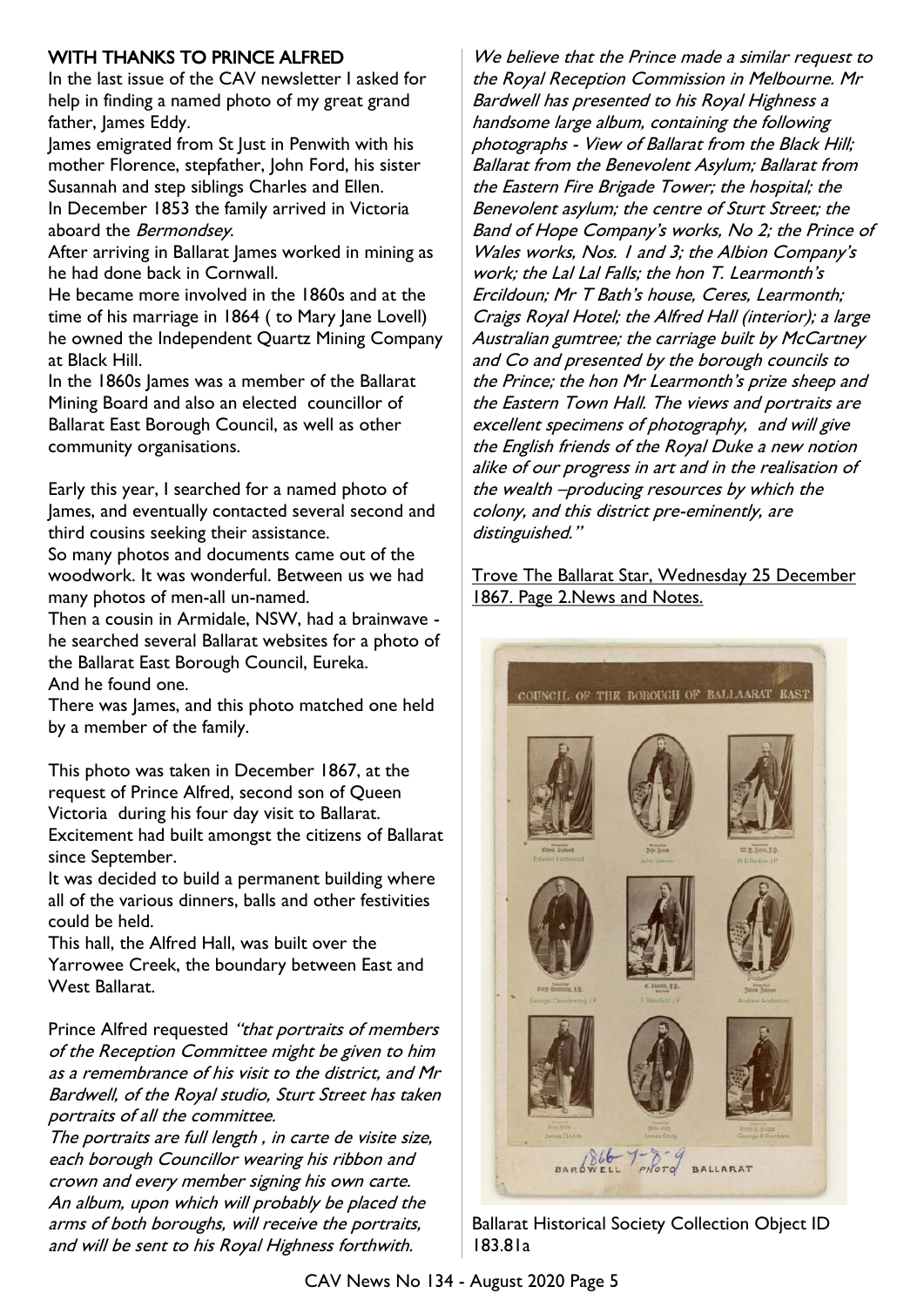

Carte de Visite-James Hicks Eddy in possession of his great granddaughter Heather Reed

The visit to Ballarat was part of the Prince's five months tour of Australia.

However it almost ended in disaster when in March an attempted assassination in Sydney was undertaken by a former Ballarat citizen, Henry James O'Farrell. This news was treated with disgust and horror in Ballarat.

So eventually, after almost 200 emails were shared by cousins, we had at last, found a named photo of our ancestor, James Hicks Eddy. Thank you Prince Alfred.

More can be read of this Royal visit in *Lucky City* by Weston Bate

Di Christensen

# A COVID 19 ACTIVITY

Recently I was chatting to my elderly aunt and she was relating stories to me of her and my mother's childhood.

Stories that I hadn't heard before but filled in parts of my maternal Palmer family history.

I asked her had she written these down anywhere and she said she hadn't which I said was most unfortunate as they would be lost.

She then asked me had I written down my own family history moments - well, I had to admit that I hadn't.

Lo and behold the next day, I read where someone was asking for questions which they could use to ask family members to record their histories and suggesting that not only should we all be asking our elderly relatives but we should be recording our own stories as we aren't now as young as we think.

Here is what was suggested for asking your relatives and to record yourself.

By answering the questions you will leave for your family a snippet of your life.

What is your full name?

Why did your parents select this name for you? Did you have a nickname? Do/did you have siblings? What are/were their names. When and where were you born? How did your family come to live there? Were there other family members in the area? Who? Describe the personalities of your family members.

Are there any physical characteristics that run in your family?

Who was the oldest relative you remember as a child?

What do you remember about them? What do you know about your family surname? Is there a naming tradition in your family, such as always giving the firstborn son the name of his paternal grandfather?

What stories have come down to you about your parents? Grandparents? More distant ancestors? Are there any stories about famous or infamous relatives in your family?

What was the house (apartment, farm, etc.) like? How many rooms? Bathrooms? Did it have electricity? Indoor plumbing? Telephones?

Were there any special items in the house that you remember?

What is your earliest childhood memory?

What kind of games did you play growing up? What was your favourite toy and why? What was your favourite thing to do for fun (sport, go to the beach, etc.)?

Did you have family chores? What were they? Which was your least favourite? Did you receive pocket money? How much?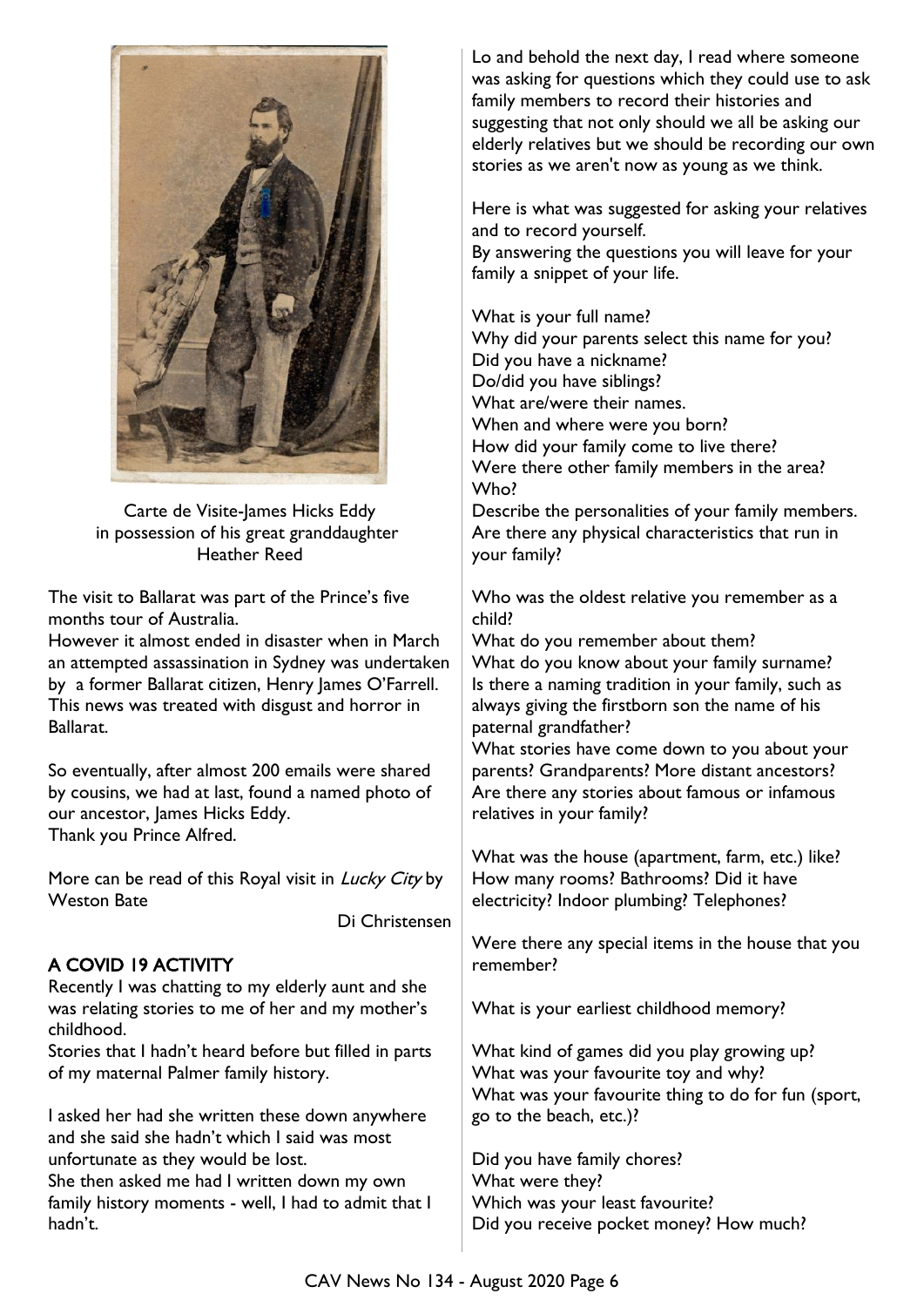Did you save your money or spend it?

What was school like for you as a child? What were your best and worst subjects? Where did you attend school? What school activities and sports did you participate in? Who were your friends when you were growing up?

Do you remember any fads from your youth? Popular hairstyles? Clothes? Who were your childhood heroes? What were your favourite songs and music genres?

Did you have any pets? If so, what kind and what were their names?

What was your religion growing up? What church, if any, did you attend?

What world events had the most impact on you when you were a child? Did any of them personally affect your family?

Describe a typical family dinner. Did you all eat together as a family? Who did the cooking? What were your favorite foods?

How were holidays (birthdays, Christmas, etc.) celebrated in your family? Did your family have special traditions?

How is the world today different from what it was like when you were a child?

Have any recipes been passed down to you from family members?

Are there any special heirlooms, photos, Bibles, or other memorabilia that have been passed down in your family?

If you married, what was the full name of your spouse?

Their Siblings? Parents?

When and how did you meet your spouse? What did you do on dates?

What was it like when you proposed (or were proposed to)?

Where and when did it happen? How did you feel? Where and when did you get married?

What memory stands out the most from your wedding day?

How would you describe your spouse? What do (did) you admire most about them? If you had a child/children, how did you find out you were going to be a parent for the first time? Why did you choose your children's names?

What was your proudest moment as a parent? What did your family enjoy doing together?

What was your profession and how did you choose it?

If you could have had any other profession, what would it have been?

Why wasn't this your first choice?

Of all the things you learned from your parents, what do you feel was the most valuable?

What accomplishments are you most proud of? What is the one thing you most want people to remember about you?

# **CONGRATULATIONS**

Congratulations to our friend Liz Coole from SA who has been awarded the Paul Smales Award for 2020, for outstanding contribution to Cornwall by someone not resident in Cornwall.

Liz, Bardic name Myrgh Moonta (daughter of Moonta) was initiated as a Bard of Gorsedh Kernow in 2011, having worked as a volunteer for the National Trust branch at Moonta, Australia's Little Cornwall in South Australia for 13 years.



She has written four books on the history of Moonta, designed displays at Moonta Mines Museum, securing grants for the Museum and for Moonta Cemetery, and has led guided tours of both locations.

She has served as research officer for Family History at Moonta and for the past 13 years has been Chairperson of the Yorke Peninsula Branch of the Cornish Association of South Australia. Liz is also a member of the Kernewek Lowender Cornish festival organising committee, of which she has recently been appointed Heritage Officer.

The London Cornish Association and its affiliated associations set up the Pewas Map Trevethan (Paul Smales Award) in memory of Paul Smales who died on 1 September 1990. He is remembered for his contribution to the London Cornish Association where he was a Council member from 1984 and served as Chairman from 1987 to 1989. He also founded a number of organisations within Cornwall, including the Cornish Music Guild and the Cornish Literary Guild and was involved in setting up many Cornish connections worldwide.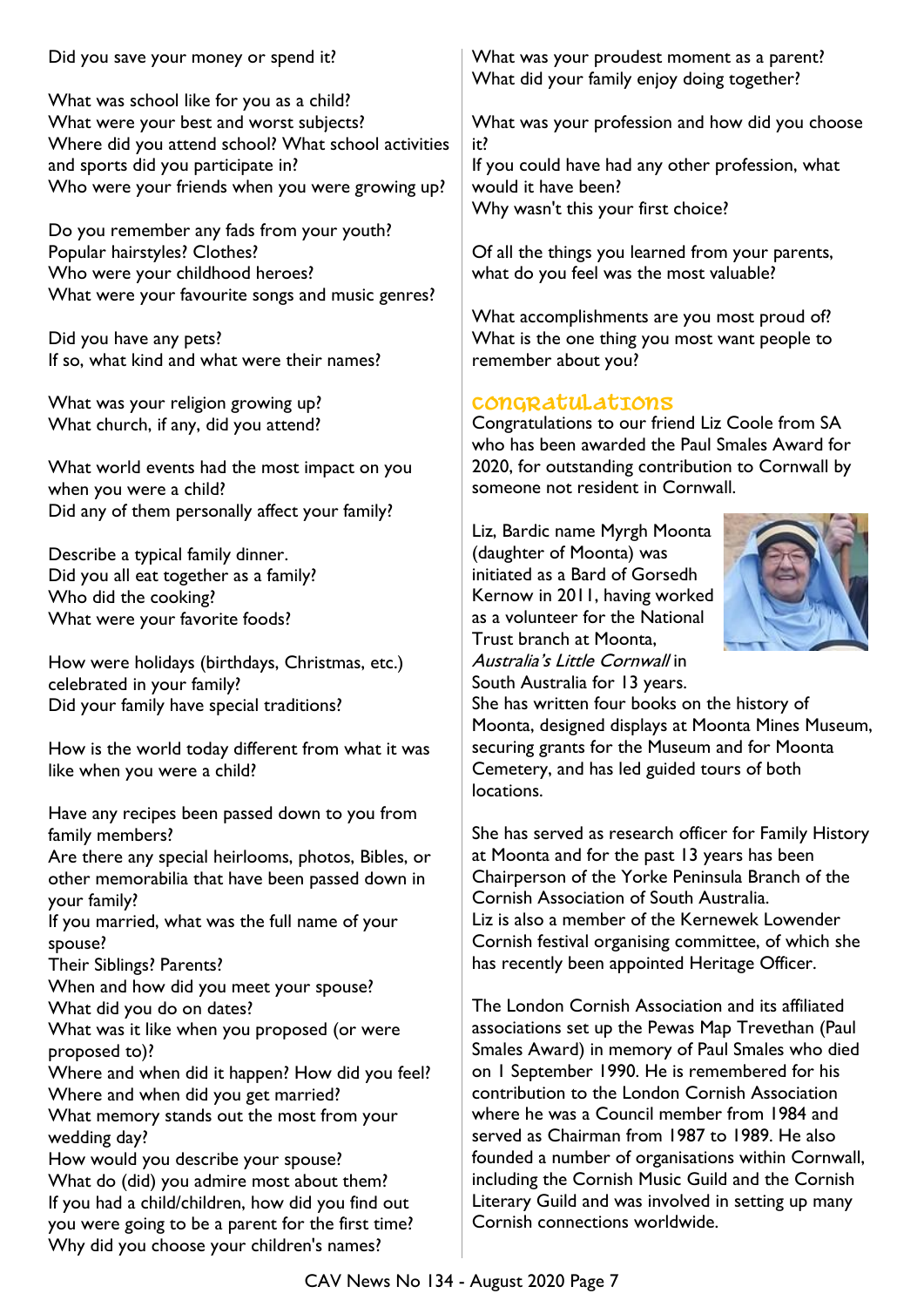### Bendigo Snippets Edward W. T. Ellis

Edward W. T. Ellis was the son of Edward W. T. Ellis and Frances Jane nee Tonkin. His father was known as Ned. It seems that both father and son were strong in faith.

Some interesting articles show of their fervour and in the junior Edward's case, it even spilled over to his business and his life.

Story of Ned - a big Cornish Miner who was a keen participant in a Methodist Revival service held by Rev. Matthew Burnett in the Eaglehawk Wesleyan Methodist Church.

(Information taken from pages 49 and 53. Taken from Mining, Ministry and Miracles by Brendon Marshall).

Once Burnett conducted a midday service at Eaglehawk which was attended by Ned Ellis, a big Cornish miner with a reputation for giant strength. Ned pressed forward among the penitents and knelt down with them at the communion rail, heartbroken, crying with all his might,

"God be merciful to me a sinner!".

Then, Burnett, who was watching the developments, asked the people who were near the man to clear away and give him room.

"We are going to have a scene," he said.

By this time Ned's whole frame was trembling convulsively, his features were working, and his muscles seemed to be tying themselves in knots. His big hands grasped the communion rail and shook it.

Suddenly he leapt to his feet, bringing a section of the rail with him.

He brandished it aloft and shouted,

"I've a got it! I've a got it! Glory be to God! Glory be to God! I've a got it!".

He was "shouting happy" and his shouts woke up the whole neighbourhood.

After Ned Ellis experienced his dramatic 'communion rail conversion', he began to influence his former mates in the ways of God.

For instead of joining with them in promoting fights and getting drunk on the Sabbath, as he had in the past, he returned to the 'old grog-shanties' and pleaded with them to change their ways.

The Spectator wrote of his experience: "Some of them were educated men, and would argue with him for the fun of it. He was not good at argument, and could not always find a ready answer to them on their own lines. But when this was the case he would drop down on his knees in their midst, and with the tears rolling down his cheeks, he would lay

the matter before the Lord in a way that took hold of them by the heart. Those clever fellows could beat him in a controversy of words, but they were nowhere when he got to his knees".

Ned's loving and persevering work not only led to the conversion of mates but also resulted in two of the illicit 'grog-shops' closing down.

Edward Junior found the same enthusiasm when advertising his business.

Bendigo Advertiser – 28th September 1894. Cheap Meat. The problem solved. Buy for Cash and save money.

E. W. T. Ellis respectfully informs the inhabitants of Bendigo and District that he has commenced a Cash Butchering Business on the corner of Short and High Streets, and trusts by keeping only the choicest meats, strict attention to business, and selling at reasonable rates, to merit a share of your patronage. Lowest prices. Strictly cash. Orders left at shop promptly attended to. Carts run to all parts of the town.

Bendigo Advertiser – 18th April 1895. Page 4 – Advertising. "ELLIS, THOU ART THE MAN!" (Extract from the "Chronicles of Bendigo.")

'Now about this time it came to pass that the people hungered after the flesh of many animals. But there were diverse men, slayers of meat, in the city who took counsel together and said, "Of our flocks, and our herds we will not kill, neither will we sell, except that we grow rich on the spoils." And by common consent they rejoiceth together over the gains of the market.

When the multitude heard this they waxed wrath exceedingly, as there was a dearth of gold and silver in the land.

But one surnamed ELLIS, the

RECONSTRUCTIONIST, who was also a slayer of beasts and whose heart was with the people said, "This thing shall not be. My flocks and my herds will I slay, and distribute to the people, and their gain shall be my gain. Even so shall it be."

And he did accordingly. And of the flesh of the bullock, and of the sheep, and of the swine gave he to the people in exchange for a little silver and copper. And the multitude rejoiceth greatly and shouted, "Long live ELLIS, the People's Butcher," and they crowded his place of business from the rising of the sun until the going down of the same. Now when the other slayers of cattle heard this, they saw the error of their ways, and reconstruction

fell upon them, and they did likewise. But, the people said, "he who assisted us in the days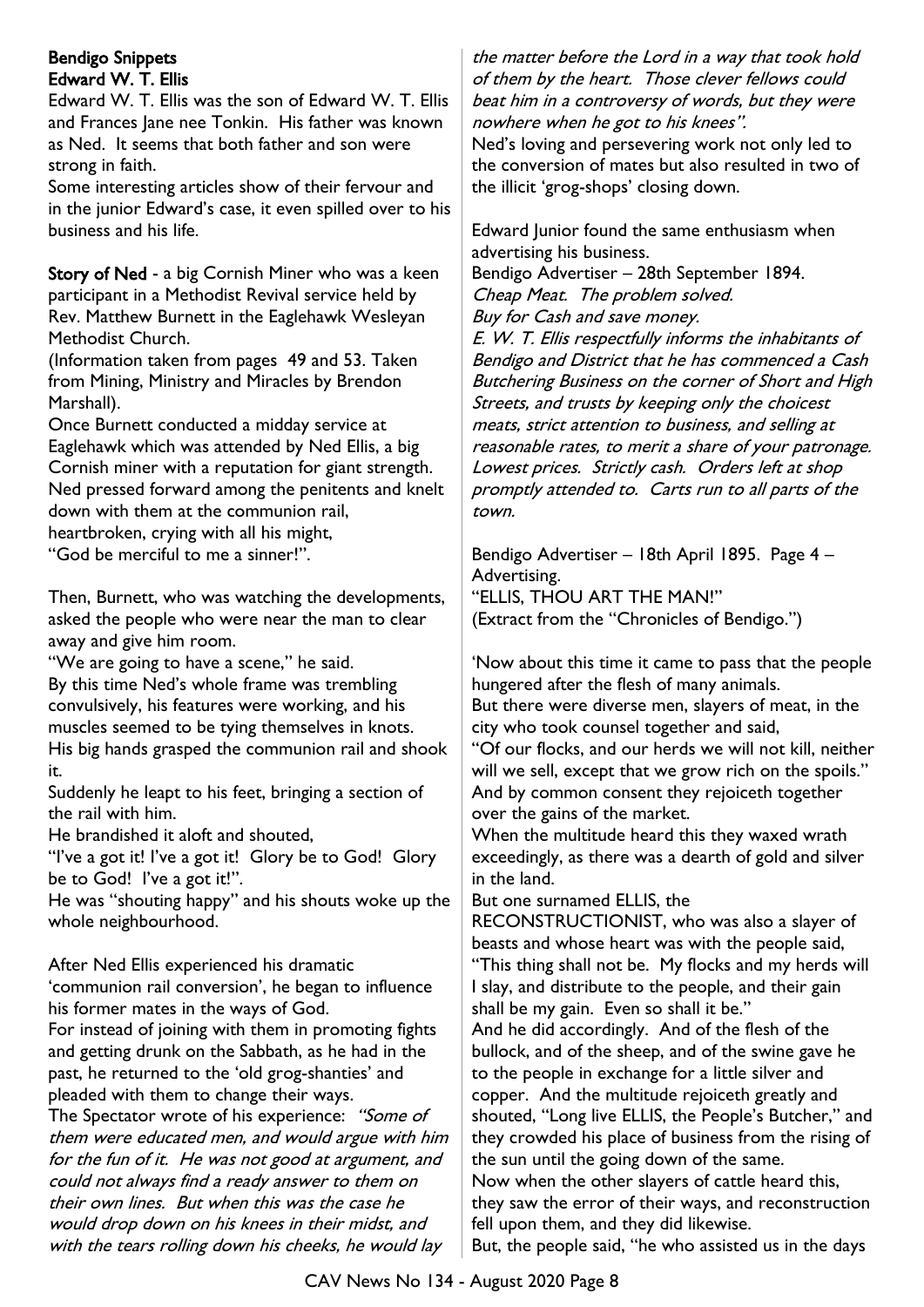of our adversity, shall we leave him in the hour of our prosperity? No! Not much! ELLIS is the man for our money." E. W. T. ELLIS. Corner of High and Short Streets. Opposite Shadbolt's Stables.

Bendigo Independent – 2nd May 1895. Page 3 – Advertising. MY BUTCHER. Who is the man that in spite of all. Cheapened meat's prices for great and small, Demolished the trade's high price wall? Who? Fllis!

Who was the man first to the fore, Benefited alike both rich and poor, By selling at prices unknown before? Why Ellis!

Who is the man that holds the sway, In the butchering trade of the city today, Others must follow his lines to make it pay? That's Ellis!

Who is the man at whose shop so neat, (Through winter's cold and summer's heat), The supply is unlimited of the choicest meat? Who? Filis!

Who is the man that caused the public to learn, Small though the profits yet quick the return, Was beneficial alike both to consumer and firm? Why Ellis!

Mark well the man, mark well his name, Ellis, the butcher, of High Street fame, And let not his action be in vain, Support Ellis.

E. W. T. Ellis, Corner High and Short Streets.

Edward junior continued with the quirky advertising and the advertisements which continued make for good reading.

In 1907 Edward sold out his business to his son, also Edward W. T. Ellis.

His business seemingly became insolvent and in 1912 a Trustee was appointed in the Estate of Edward W. T. Ellis Junior, Bendigo.

Unfortunately Edward seemed to unravel as time went on.

An article in the Newcastle Morning Herald and Miners' Advocate (N.S.W.) on 27th September 1944 (Page 4) gives further details.

#### OLD MAN THOUGHT HE WAS A SAINT. Melbourne – Tuesday.

Mr Justice McFarlane, in Banco Court, upset the last of several wills made by Edward Woodrow Tregenza Ellis, 82, of Bendigo on the ground that Ellis was suffering from delusional insanity amounting to religious monomania at the time of its execution, believing in the second coming of Christ, and in the doctrine of the 'rapture of the saints who had been caught up to meet the Lord in mid-air." The Judge said Ellis had been a member of several churches, but had left them all to establish one of his own.

He believed he was one of the saints, and was intolerant to the extent that he would not leave his property to his children for worldly uses, but left it to the British and Foreign Bible Society.

From Leanne Lloyd

### Celebrating St Piran's Day in Creswick Victoria Australia

(An article which appeared in the CFHS Magazine and used with the permission of both the author Val Lawrence - our Tour Guide - and the editor, Laurence Smith )

The Ballarat Branch of the Cornish Association of Victoria chose to visit the small township of Creswick as part of their celebration of the acknowledgment of this ancient Celtic Saint; but why this choice?

History records that this small town was founded by some 'warm hearted Cornish Methodists' in the early days of the gold rush. In August 1851, just a month after the Colony of Victoria became a separate entity from New South Wales, the finding of gold was credited to have been at Clunes, just 19 km to the north of Creswick. Suddenly what had been a pastoral area became the Mecca of a goldseeking frenzy.

By 1852, it was necessary to appoint a Gold Commissioner at Creswick's Creek, (its original title) and Lieutenant Brackenbury arrived to maintain law and order. To the north of the centre of today's town is an area on the Creek known as Red Streak. Here, they built their first chapel on what is now as Johns' Road. Here, those first fossickers had a very successful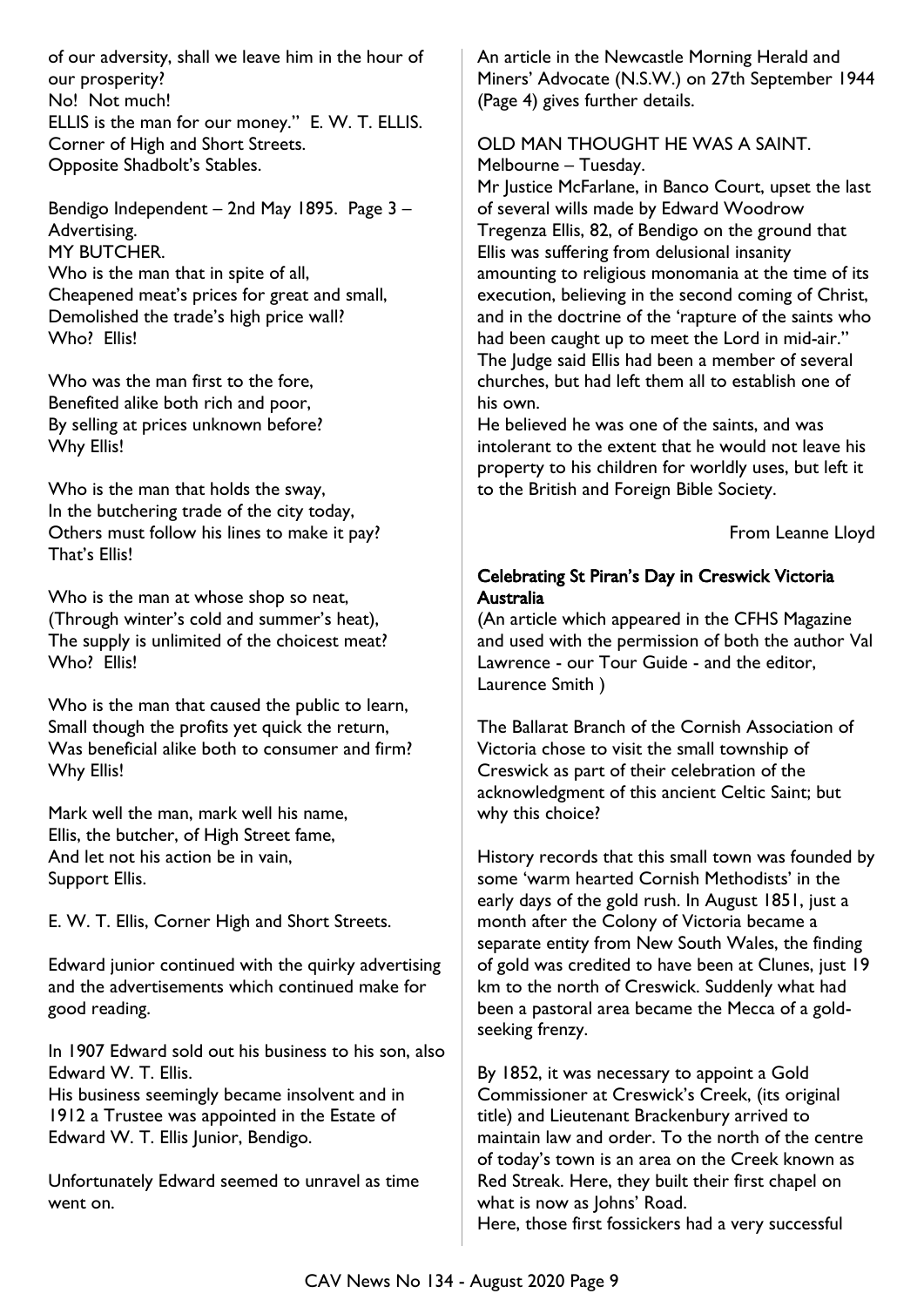mining venture—the Red Streak Mine. Among them was a family of Williams, men from Tavistock, Devon. Their father John was Cornish born; his sons Henry, Joseph and Colin were deeply involved in the successful enterprise.

Henry Nankervis, who had built a crude dwelling in Victoria Street and was ordered to remove it by the government surveyor to make way for a road, was one of those Methodist founding fathers. Another of these was Benjamin White from Camborne, who, in 1847, had arrived in South Australia with his wife Sarah (nee Bailey) and two infant daughters to work in the copper mines. He instead came east, in 1854, when gold was the lure.

These men were all familiar with the dangers of underground mining; it is no surprise to find some of them lost their lives in the pursuit of the precious metal.

In 1868, Richard Pengelly, aged 37, and his partner James Mann, aged 42, both of Union Hill, were working in a mine, but failed to appear for their crib break.

Their fellow miners went in search of them and found that they had struck a cap-piece, bringing the earth down on them.

They had been dead for two hours.

They were first cousins and had married two sisters—each family had four children.

Of course the community rallied around the families and raised money to support the widows. That is what mining communities did to support their fellow workers.

There were no government pensions back then.

But the worst gold disaster in Australia was yet to come, and happened not far from that fateful event in 1868, on Monday 12th December 1882.

There is a considerable underground water table in the area which caused the closure of The Australasian No.1mine.

About half a mile further north, a second venture the Australasian mine no. 2 - was working well, but someone made a mistake in the calculations and it was on the early morning shift, on Monday 11th December 1882, that two miners broke through into the old working of the Australasian no. 1 and the water gushed in to the tunnel of the no.2 Mine. The men ran to warn their colleagues, but the force and volume of the water was so great.

Some 30 men were working underground that night. Most of them had to seek refuge in the jump-ups. They clung to the airpipes as the water rose.

Desperate measures were put in place. The pumps never stopped working, as loyal mates did their best to rescue their pals. News of the disaster brought the community to the site, to wait anxiously for news of their loved ones. Bungling at the official level did not help as extra pumps and hoses arrived, but did not fit the equipment already in place.

The foul air in the mine did not give much cause for hope. The men trapped under-ground sang hymns to cheer themselves up.

One scratched a message on his billy can for his family and sweetheart.

Gradually hope died as men slid quietly into the water and drowned.

It was Thursday before a rescue was made successfully, but too late for twenty two of the miners, seven of whom were Cornishmen.

#### These included:

Nathaniel Trescowthick, aged 45, Camborne; William Curtis, aged 42, Gwennap; William Treglowan, aged 37, Marazion; John Henry Crougey, aged 35, Stithians; James Mitchell Temby, aged 35, Redruth; Thomas Penbertha Chegwin, aged 31, Redruth; Abraham Watt, aged 31, born in South Australia to Cornish parents; and John Thomas Hodge aged 18 born in Creswick to Cornish parents.

The whole township mourned the loss of these men. A huge collection was taken up to support the widows and they were given sewing machines to help them earn a living.

Seventy years later, the money was used to build a maternity wing onto the hospital.

Our tour visited the site of the disaster, now closed down, with only the mullock heap to mark its presence.

We passed the shop of Anthony Pasco, from St Just in Roseland, which was the longest surviving hardware store in Victoria under the same family; the site of the Williams and Symons hay and corn store.

We drove past the site of the main Wesleyan Chapel where the famous artist family, the Lindsays, had been part of the congregation and were tributes had been preached to honour the death of those early pioneers.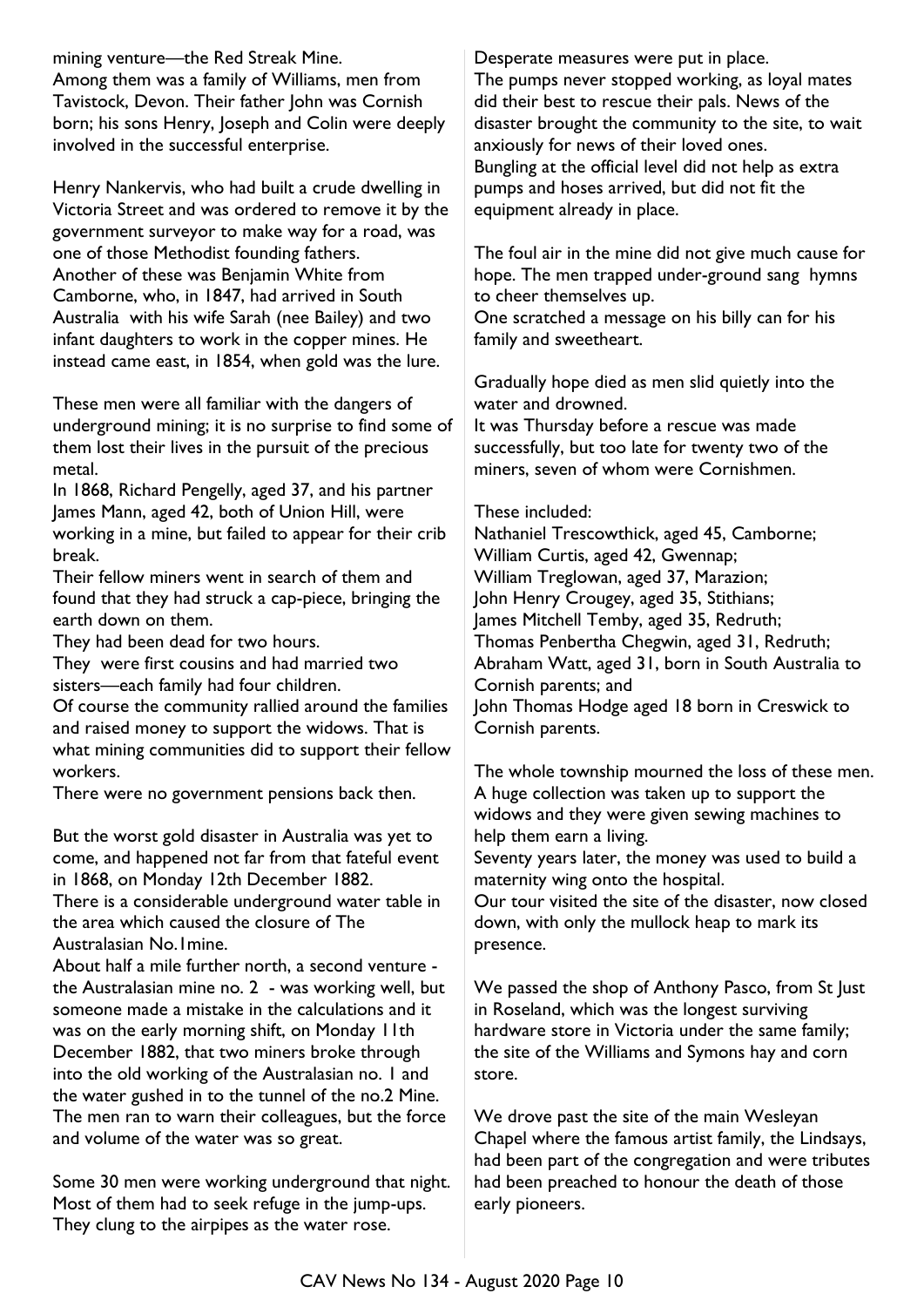| We also visited the pretty little Anglican Church of<br>St John containing memorials to Dr Tremearne who | death at the age of 54 in 1873.                         |
|----------------------------------------------------------------------------------------------------------|---------------------------------------------------------|
| had practised his profession in the town and done                                                        | There were many Cornish names— Penrose,                 |
| much original work on x-rays; the Masonic Lodge,                                                         | Polglase, Trevan, Treeby, Trembath, Treloar,            |
| which had helped so many destitute men on the                                                            | Tregonning, Tregloan, and Treverton amongst them.       |
| goldfields; drove past the original hospital; passed                                                     | Even Mrs Sarah White's three sisters-Anne, Mary         |
| aged cottages where such people as Keen, Pollard                                                         | and Mrs Elizabeth Goldsworthy, who joined her           |
| and Ellis, all from St Just in Penwith, had lived and                                                    | from Camborne in the last years of their lives.         |
| finally, the graves of those lost miners and their                                                       |                                                         |
| many relatives in the cemetery.                                                                          | Truly does Creswick have a touch of ancient             |
|                                                                                                          | Cornwall.                                               |
| Here lay Henry Nankervis, who died aged only 42 in                                                       |                                                         |
| 1869, and six Nankervis babies from Red Streak.                                                          | It was a day of all things Cornish and full justice was |
| Here Benjamin White had become the first sexton,                                                         | done to it.                                             |
| digging the graves of his fellow Cornishmen until his                                                    |                                                         |
|                                                                                                          |                                                         |

Photos from the collection of Arthur & Robyn Coates: plaque at Mine; Avenue of Trees at Mine; sign at Mine and Memorial at Creswick Cemetery





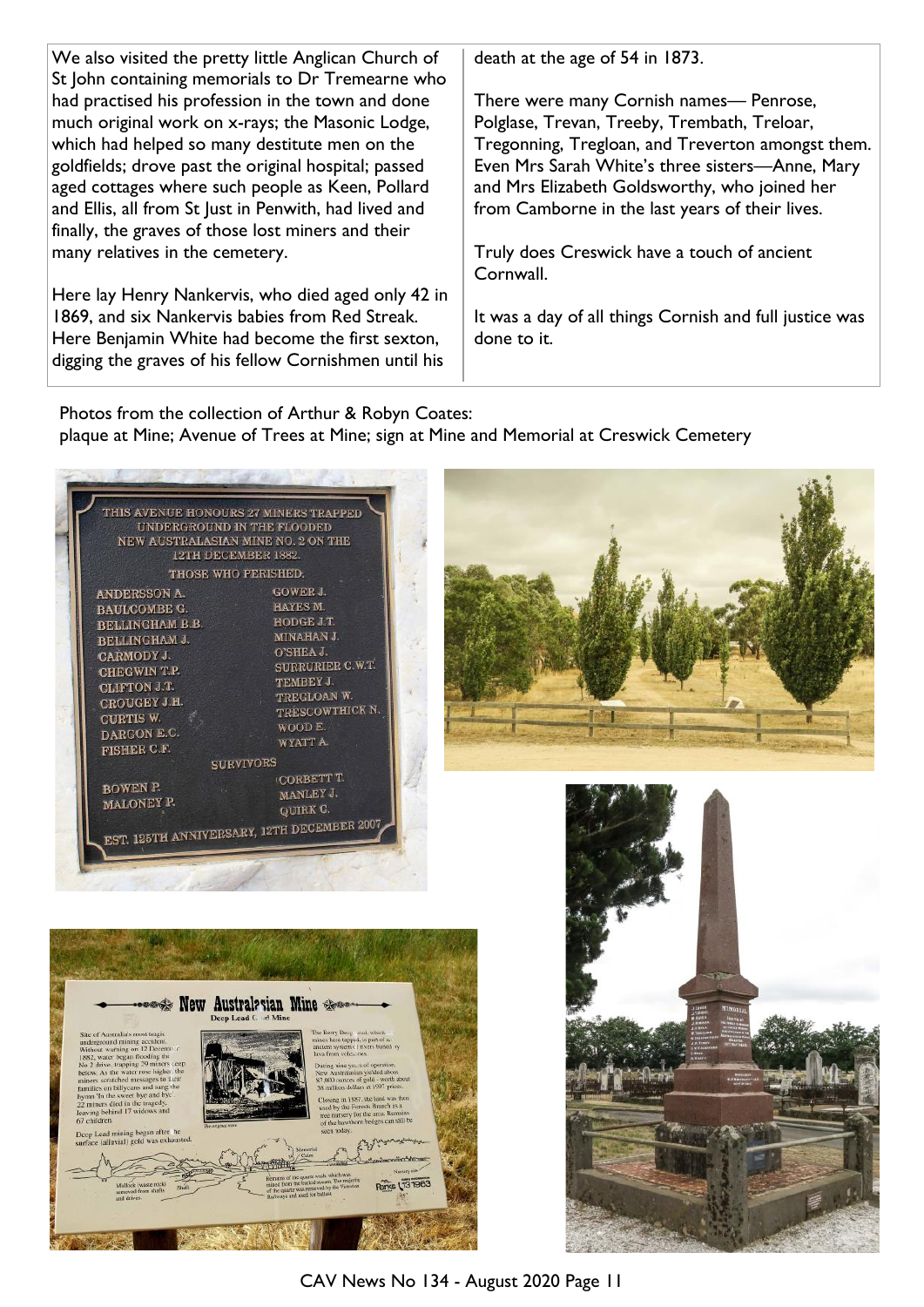### Thanks to Brian Rollason for this contribution

A couple of festivals rarely mentioned.

### Hurling at St Columb

This takes place on Shrove Tuesday in the village of St Columb. Hurling was once common throughout the county and there are two kinds of hurling, to goal or to country. The game consists of chasing and throwing a small silver ball, often engraved with a Cornish motto. In St Columb there are two sides, the"Townmen" and the "Countrymen" and each have their own goal two miles apart. The silver ball is engraved with the motto " Town and Country do your best- for in this parish I must rest." The aim of the game is either to goal the ball or carry it across the parish boundary. There are no set rules except that you need to control possession. There is much more to this game and would make an interesting talk at a further Meeting, "hyrlian yw geared yi". ( In English" hurling is our sport."

Golowan, the Feast of St John is celebrated at Penzance on the weekend of the 24th-25th June followed by Mazey Day with a huge parade through the streets.

A poem written by my cousin to celebrate St Piran's Day in Falmouth

### Lowen Dydh sen Pyran

Go fly the Cornish banner, Go cool the Cornish beer, Put the pasties in the oven, For St Piran's day is here.

Smile on all the emmetts, Give Devon men a cheer, Bless those across the Tamar, For St Piran's day is here.

Think of sun on Castle Beach, Think of swans on Swanpool mere Think of drinking in the Seven Stars, For St Piran's day is here,

There's Golowan down in Penrith, And Flora day's getting near. Think of the 'Obby 'Horse in Padstow, For St Piran's day is here.

And when you're stuck in exile, Dream of walking down Penmere, And going to the Bozzie, For St Piran's day is here.

St Piran's day is merry, Full of jollity and cheer, But be Ye Cornish proudly, On EVERY day this year.



### Thanks to Ted Curnow for this contribution. 'Ringing the Anvil' in Cornwall.

A more detailed version can be found on the CAV Website:

[http://www.cornishvic.org.au/docs/Ringing-the-Anvil](http://www.cornishvic.org.au/docs/Ringing-the-Anvil-in-Cornwall_.pdf)in-Cornwall .pdf

Introduction to this article.

During the years 2003-5, I was able to spend two years in Cornwall as a Methodist minister. Based at Hayle, my first twelve months included responsibility for the Methodist church in the village of St Erth. During that time I heard about the local blacksmith and evangelist James Udy, however I recently discovered the 1995 published history of the Udy family, "A Pride of Lions, the story of a Cornish family called Udy," by James S Udy. (1)

The story of this ancient Celtic family is interwoven with the O'Bryan family of Luxulyan and my own interest in the Methodist Bible Christian Movement. In understanding the earlier turbulent times in England and Cornwall it has been said, "John Wesley had rekindled the fires of faith which had burned so brightly in Cornwall during the days when saints criss-crossed the County from east to west and from sea to sea."

Drawing on the research of James S Udy, this brief summary of relevant sections of the Udy family illustrates how during the revival preaching missions of the 1800s identities and the families were often entwined together.

Here we link the Udy family, Jane Udy as a grandmother to William O'Bryan (founder of the Bible Christian movement) to blacksmith-evangelist James Udy who was part of the Udy-Rounsefell connection.

Rev E.A. (Ted) Curnow

#### Intro to Udy-O'Bryan Families and the Bible Christian connection.

Nickles and Thomazine Udy of Luxulyan gave birth to daughter Jane Udy on 8th Oct 1708. Jane then married John Brian in 1730. The second child of Jane and John was William

CAV News No 134 - August 2020 Page 12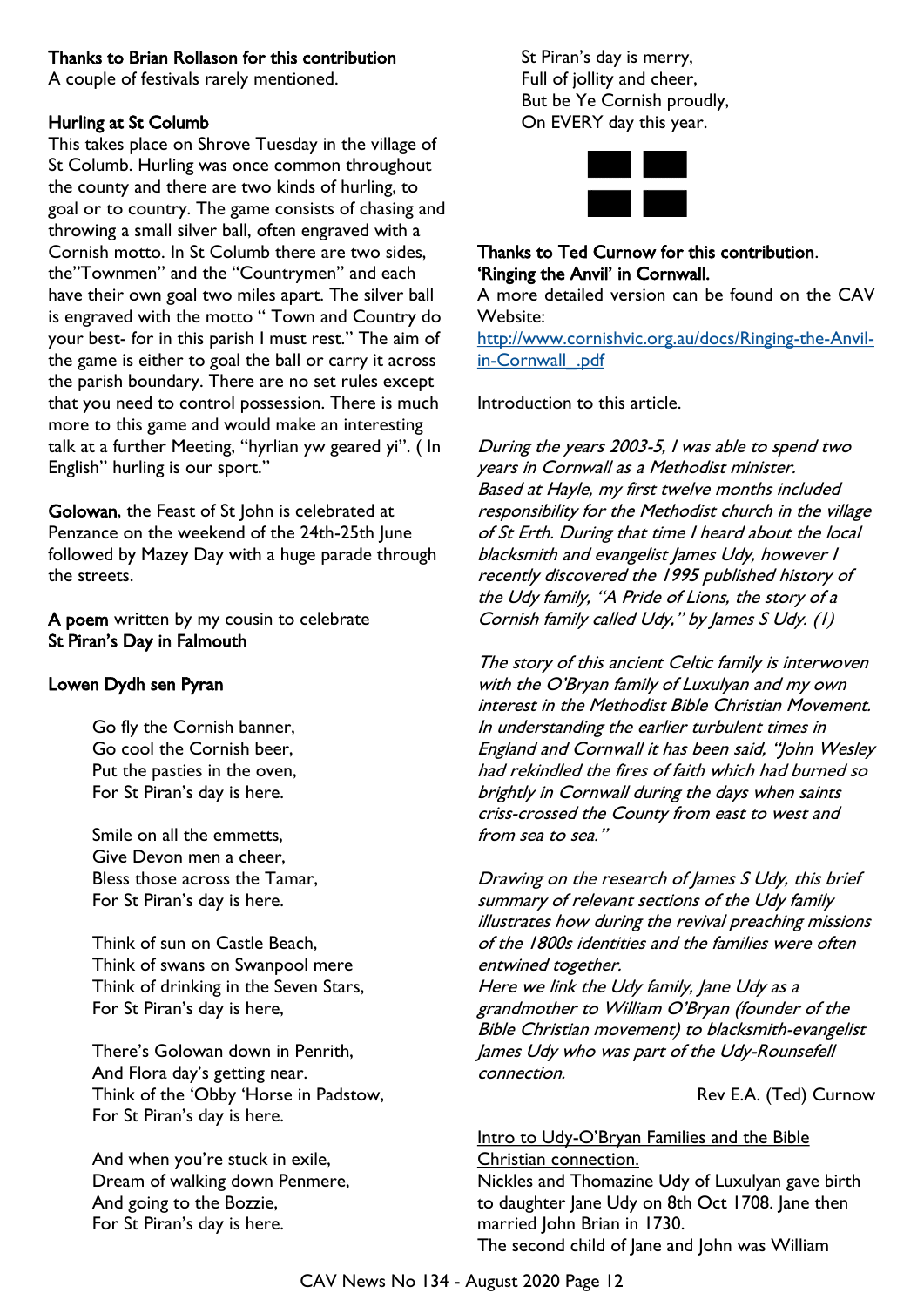Briant born on 14 April 1733. William married Thomazine Lawry in 1772.

The third child then born to William and Thomazine at Luxulyan was also \*William O'Briant (Re named O'Bryan) on 6 Feb.1778 who became the founder of the Bible Christian movement and church.

### An early unfolding story

One day, Jane Brian listened to her son William Briant (b 1733) describe the radical changes noted in some of his friends who had joined a Methodist Class meeting.

William had later gone to St Austell to hear John Wesley and had taken his own little son, also named \*William Briant, grandson to Jane (nee Udy) to the meeting.

Wesley had laid hands on the boys head and had prophetically said, "May he be a blessing to hundreds and thousands."

Young \*William Briant, (Jane's grandson) grew up within Wesleyan Methodism and later, in 1815, broke away to form the Bible Christian Connexion/ Church.

(After 35 years this Bible Christian church claimed 12.4% of the attending people of Cornwall or 6% of the total Cornish population. Later they spread to form churches in the USA, China, Canada, New Zealand, Australia and other places).

#### Later Period / Family Connections.

For a place like Cornwall locked into its Celtic past, the period was marked by a fast changing world with families moving to distant new mining areas around the world.

John Udy had married Mary Rounsenfell and they lived at St Issy a few miles from Padstow. (2) A son James Udy was born on 21 October 1854, amid this new world emerging across Great Britain and the world.

His mother's parents, (James grandparents) Peter and Mary Rounsefell were active Bible Christian local preachers and Class Leaders. (3) and James Udy (grandson to Peter and Mary Rounsefell) became a successful Blacksmith and evangelist while his sister Betsy accompanied Billy Bray on many of his evangelistic tours.

Betsy finally married a Bible Christian minister who went to Australia.

Other grand children to Peter and Mary Rounsefell, Digory and Owen Rounsefell became ministers and John Rounsefell MA, BSc became headmaster of Shebbear College.

James Udy: the story of his work and ministry. James was converted at an early age (4) and following his mother's death he moved to Hayle in West Cornwall and worked in the shoeing shop at Messrs Harvey and Company's Foundry. He joined the Hayle Foundry Wesleyan Chapel and continued to grow as a Christian. He left the Foundry and worked at Loggan's Mill and joined the Copperhouse Wesleyan Society. The class leader was "a very godly man" and like James he was also a blacksmith. James was encouraged to take part in services first at Copperhouse, then at Deveral and later St Erth. Later he was made a class leader and put on the Copperhouse preaching plan as an accredited preacher.

In 1878 James married Katie Harris who came from a strong Wesleyan family and she encouraged James in his preaching missions.

Later James was away from home conducting evangelistic campaigns but Kate continued to stand by her husband.

James rented a shop in Connor Downs, just two miles from Hayle where the smithy work built up. He said, " Before I commence to ring the anvil it is my custom to pray---The work went on very sweet, for I found that prayer was a grand thing to help me to shoe horses and bind wheels. Nothing like prayer! Glory to God for ever and ever." (5)

Later James moved to the village of St Erth and took over the work of an older blacksmith. St Erth had received its name from an Irishman

named Ercus or Erc who lived from AD 424 to 514. He arrived with his two brothers Ia and Uny from Ireland and founded churches in Cornwall Ere at St Erth, Ia at St Ives and Uny at Lelant.



Roman ships came up the river in the fifth century to the point where the ancient bridge spans the Hayle River at St Erth and there are two old Celtic crosses in the village.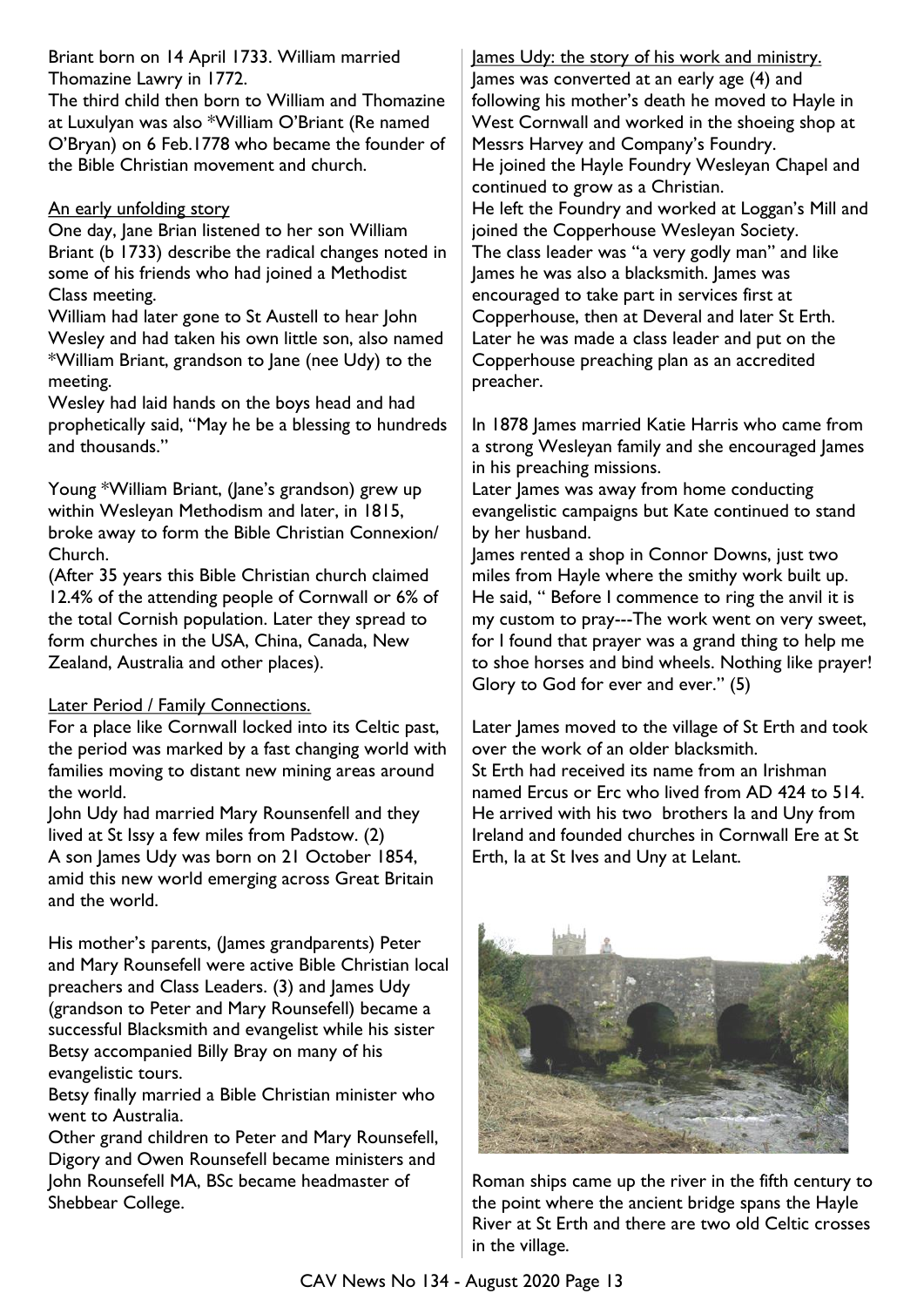There was a splendid Wesleyan chapel, Sunday school and Day Chapel School that opened in 1872 with 70 pupils attending.

By 1910 numbers had risen to 180.

"By 1891 there were 496 people living in St Erth village of whom 370 had been born in the village. This meant that after 50 years of improved transport in Cornwall 74.6 % of the villagers still had not moved away from the place of their birth." Another 1,489 people lived in the country section of St Erth Parish. James Udy remained the 'shoeing' smith' but he became better known in Cornwall as the well-known Cornish Evangelist."

It has been said 'the fiery passion of the St Erth village smith burned with an inextinguishable blaze to proclaim the gospel' so that by the closing decade of the nineteenth century he travelled extensively in Cornwall and beyond to be a successful evangelist. (6)



James was a self-educated man which could have added to his clarity of expression as a preacher. His vocabulary we are told was simple and his style of writing and preaching was expressive, forceful, picturesque, fresh and vivid.

James preaching career began soon after he went to St Erth in 1881. "At that time Rev R P Davey conducted a successful mission in the Wesleyan Chapel extending over 13 weeks to which James gave his full support."

Later he said, "I worked every night for about 10 weeks until my singing strength was gone - He was only stopped when one day a large piece of iron came down on his big toe and he was forced to bed. The doctor, who came to treat his toe, told him that he was weak because his right lung was affected. However, in two weeks, James was working in his shop again although his voice was too weak to preach." (7)

James had a good relationship with his sons. In a letter to Richard in 1899 without punctuation James wrote, "I hope you will live long and live well. Cleave to Jesus and he will cleave to you, you have nothing to fear God bless you more and more do all you can and give all you can to God and your life will be worth living I know you will live, yes live."

Early in his role as an evangelist he carried a physical handicap.

He wrote, "I dosed myself with cod liver oil for four months and one Sunday afternoon I went a distance of four miles to preach."

As he climbed a long hill, he felt that the Lord Jesus was speaking the words that he had spoken to his disciples nearly nineteen centuries before. "He that saveth his life shall lose it; but he that loseth his life for my sake shall find it." (Matt. 19:39) (8) From this time James gave his life with abandon to

preaching in spite of his physical strength. "I then began to preach in earnest again, and the Lord was with me. Away at night in the winter time holding meetings and souls coming to Jesus---I could not live without seeing the salvation of souls. The dear Lord had to give me a few souls to keep me alive."

In 1887 James was ill with rheumatic fever. Later he went to a doctor in Hayle who said he must not walk fast again or shoe a kicking horse or preach again.

"The doctor made it clear that without the greatest care James would become a total physical wreck." (9)



#### February 1891

James felt that 'weak heart or not' he had to return to the work of conducting missions.

The first mission was with the Primitive Methodists of St Ives. This lasted two weeks.

Then in March came a three week mission in Padstow.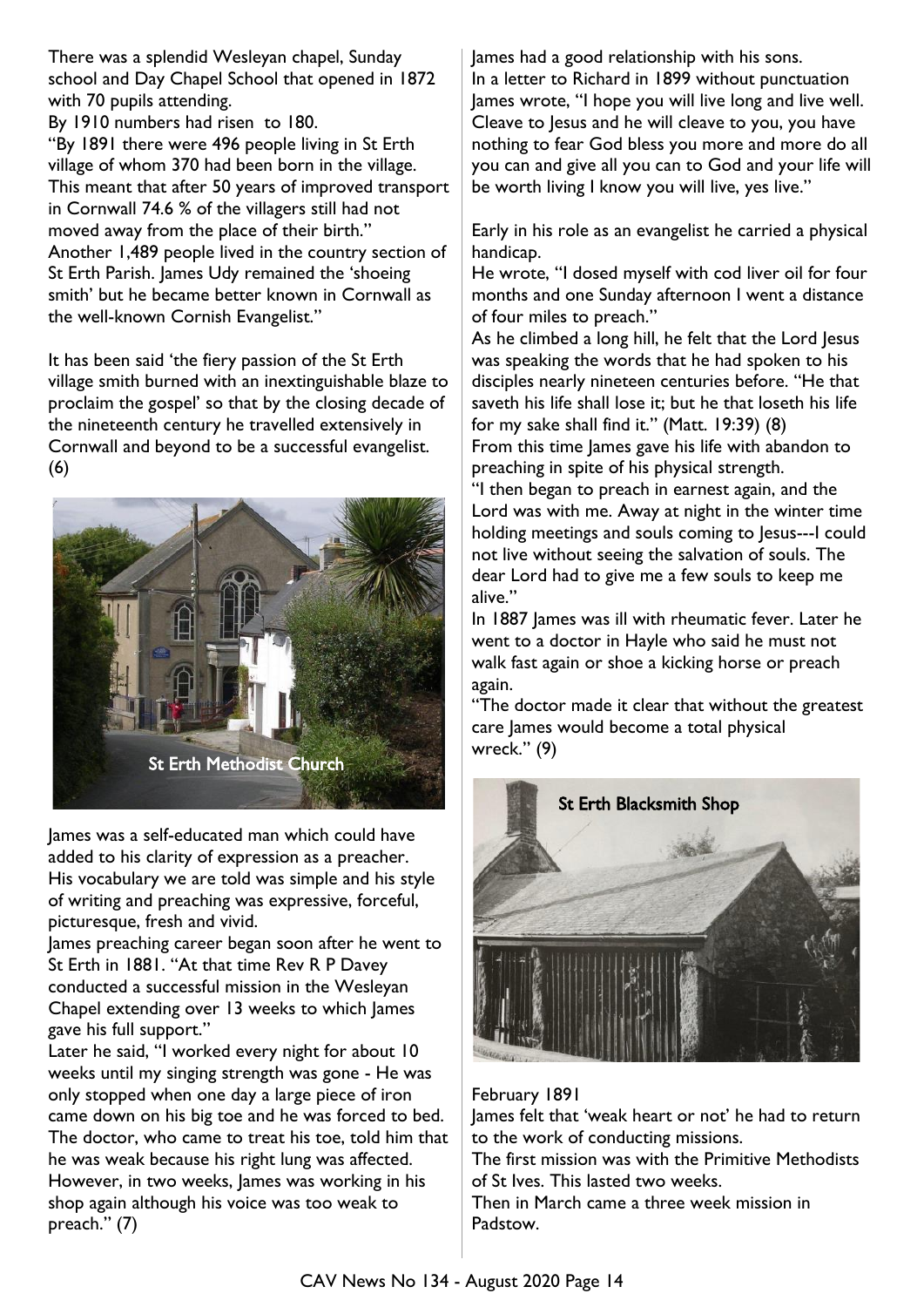James arranged others to take care of his blacksmith shop during his absence. Driven by a passion typical of many revival preachers James continued his Missions throughout Cornwall from 1891 and in London during 1899.

James Udy died on 5 January 1900 at the age of 45 years. It was estimated that seven to eight hundred people gathered at the St Erth Wesleyan Chapel to thank God for his life.

Under the preaching of this village smith, his son Garrett Udy estimated that at least 4,000 people "were brought to a commitment to the Saviour whom James proclaimed with such Cornish fire."

Three sons trained for the Wesleyan Methodist ministry.

Joseph George Stuart Udy known as Stuart moved to Australia at the beginning of his ministry in 1910.



Rev. Red Curnow Christmas 2003 at St Erth

(Rev E.A. (Ted ) Curnow having a Cornish heritage spent twelve months as a Methodist minister at the St Erth Church Cornwall. His account of the Methodist Bible Christian church in South Australia is found in "Bible Christian Methodists in South Australia 1850-1900, A Biography of Chapels and their people." Edwin A Curnow, Uniting Church SA Historical Society. 2015)

### References:

(1) "A Pride of Lions, the story of a Cornish family called Udy." (James S Udy M.A. (hons) STB, PhD, Yarraandoo Life Centre, Print. Surrey Beaty and Sons Pty, Ltd). p183

(2) "A Pride of Lions, the story of a Cornish family called Udy."

p 110 and p174.

(3) Besides their daughter Mary, this couple had two sons who became Bible Christian ministers. Benjamin Rounsefell became a missionary to Queensland.

(4) "The Autobiography of James Udy" p10.

(5) "A Pride of Lions, the story of a Cornish family called Udy." p119.

(6) His son Garrett also trained for Methodist ministry. Richard another son left home to work in London.

(7) "A Pride of Lions" p125.

(8) "A Pride of Lions" p125.

(9) "A Pride of Lions" p126.



#### How many of our Victorian ancestors could read or write?

Assessing levels of literacy in the past is no easy task. For a start, it's likely that while people may not have been able to write, a skill they would rarely require, they could still read.

Nonetheless, the ability to sign one's name has been taken as a primitive measure of the ability to write.

In the 1840s and 50s one third of men in Cornwall and a half of women signed the marriage register with a mark.

This then declined to around one in six for both genders by the 1880s, with the gap between men and women disappearing.

While the numbers signing with a mark steadily fell, throughout these years they remained higher than the English average although the gap remained fairly constant, both for men and for women, although it was narrower for women after 1865. Yet, improvements in literacy lagged behind many places in England. In 17 of the 40 English counties in 1845 the level of illiteracy for men was higher than in Cornwall but by 1885 only six English counties were worse. Similarly, in the case of women, ten English counties had higher rates of illiteracy in the 1840s, but only three in 1885. Within Cornwall the registration district (RD) with the highest level of illiteracy in 1856 was Redruth, with St Austell having the second highest. The lowest levels of illiteracy in 1856 were found in Falmouth RD, there being a clear relationship between the inability to sign the marriage register and the number of people employed in mining. By 1871, Redruth was still the district with the highest rate of illiteracy, although agricultural Stratton RD in the far north was the next highest. By that year St Germans RD in the east had the lowest numbers of people signing with a mark.